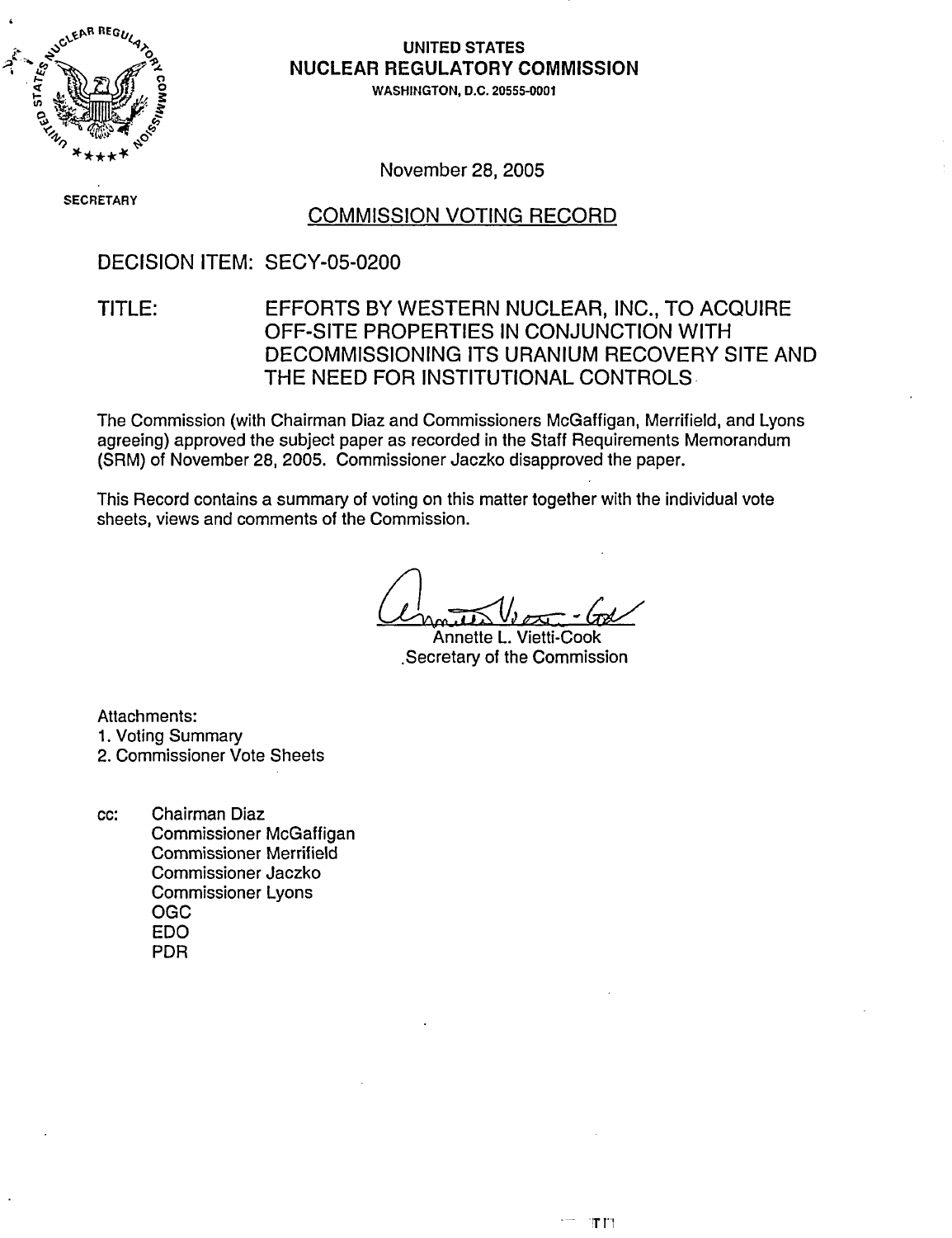# VOTING SUMMARY - SECY-05-0200

 $\mathbb{Z}_2^2$ 

 $\overline{\phantom{a}}$ 

## RECORDED VOTES

|                         |   | <b>NOT</b><br>APRVD DISAPRVD ABSTAIN PARTICIP COMMENTS |   | <b>DATE</b> |
|-------------------------|---|--------------------------------------------------------|---|-------------|
| CHRM. DIAZ              | X |                                                        | X | 11/17/05    |
| COMR. McGAFFIGAN X      |   |                                                        | X | 11/16/05    |
| <b>COMR. MERRIFIELD</b> | X |                                                        | X | 11/9/05     |
| COMR. JACZKO            | X |                                                        | X | 11/21/05    |
| <b>COMR. LYONS</b>      | X |                                                        | X | 11/15/05    |

#### COMMENT RESOLUTION

In their vote sheets, Chairman Diaz and Commissioners McGaffigan, Merrifield, and Lyons approved the paper. Commissioner Jaczko disapproved the paper. Subsequently, the comments of the Commission were incorporated into the guidance to staff as reflected in the SRM issued on November 28, 2005.

 $\ddot{\phantom{a}}$ 

 $\ddot{\phantom{a}}$ 

 $\sim$ 

 $\mathcal{L}_{\rm{in}}$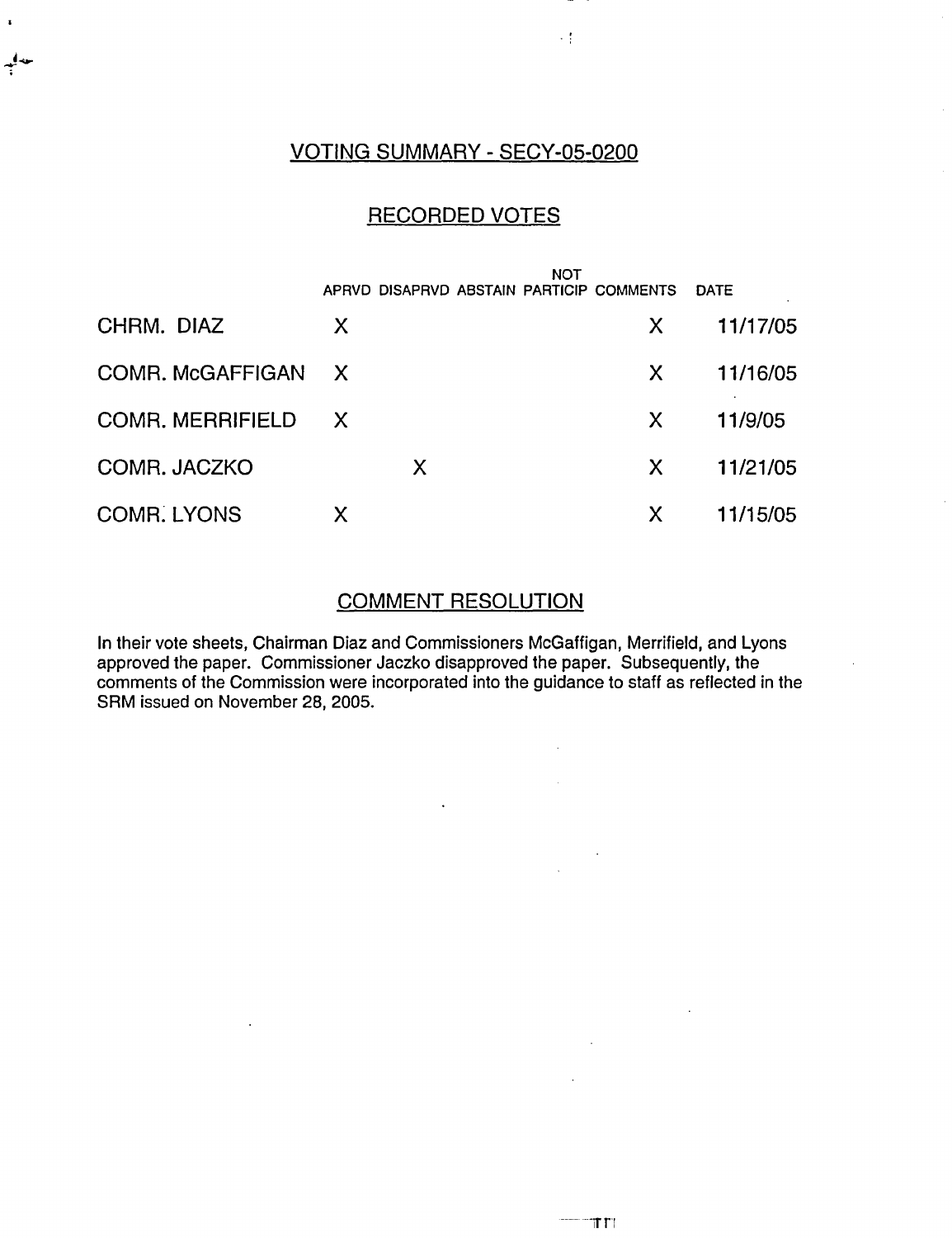## RESPONSE SHEET

TO: Annette Vietti-Cook, Secretary

FROM: CHAIRMAN DIAZ

SUBJECT: SECY-05-0200 - EFFORTS BY WESTERN NUCLEAR, INC., TO ACQUIRE OFF-SITE PROPERTIES IN CONJUNCTION WITH DECOMMISSIONING ITS URANIUM RECOVERY SITE AND THE NEED FOR INSTITUTIONAL CONTROLS'

Approved <u>xx</u> w/comments Disapproved \_\_\_\_\_\_ Abstain \_\_\_\_\_

Not Participating

COMMENTS:

ำำ

I approve Option 2 and agree that Western Nuclear Inc., has made a good faith effort to acquire all of the offsite properties.

SIGNATI Nov 17,05 DATE

Entered on "STARS" Yes  $1/$  No \_\_\_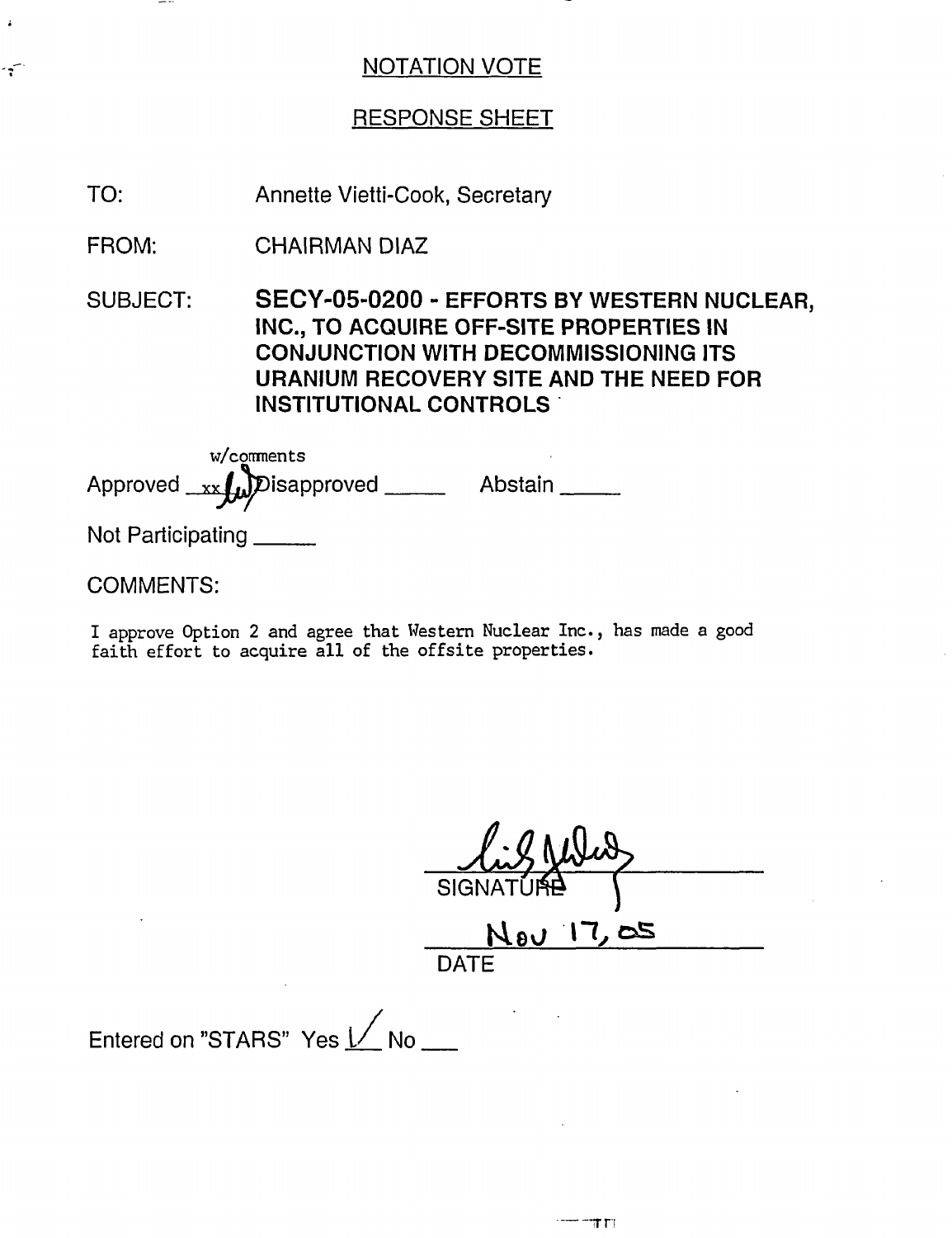#### RESPONSE SHEET

| Annette Vietti-Cook, Secretary |
|--------------------------------|
|                                |

FROM: COMMISSIONER MCGAFFIGAN

SUBJECT: SECY-05-0200 - EFFORTS BY WESTERN NUCLEAR, INC., TO ACQUIRE OFF-SITE PROPERTIES IN CONJUNCTION WITH DECOMMISSIONING ITS URANIUM RECOVERY SITE AND THE NEED FOR INSTITUTIONAL CONTROLS

|                   | w/comments                                           |         |
|-------------------|------------------------------------------------------|---------|
|                   | Approved $\underline{\mathcal{S}}$ Disapproved _____ | Abstain |
| Not Participating |                                                      |         |

COMMENTS:

ķ

Approve Option 2. See attached comments.

 $\epsilon$ a)<br>'114 **SIGNATURE** DATE Entered on "STARS" Yes  $(2)$  No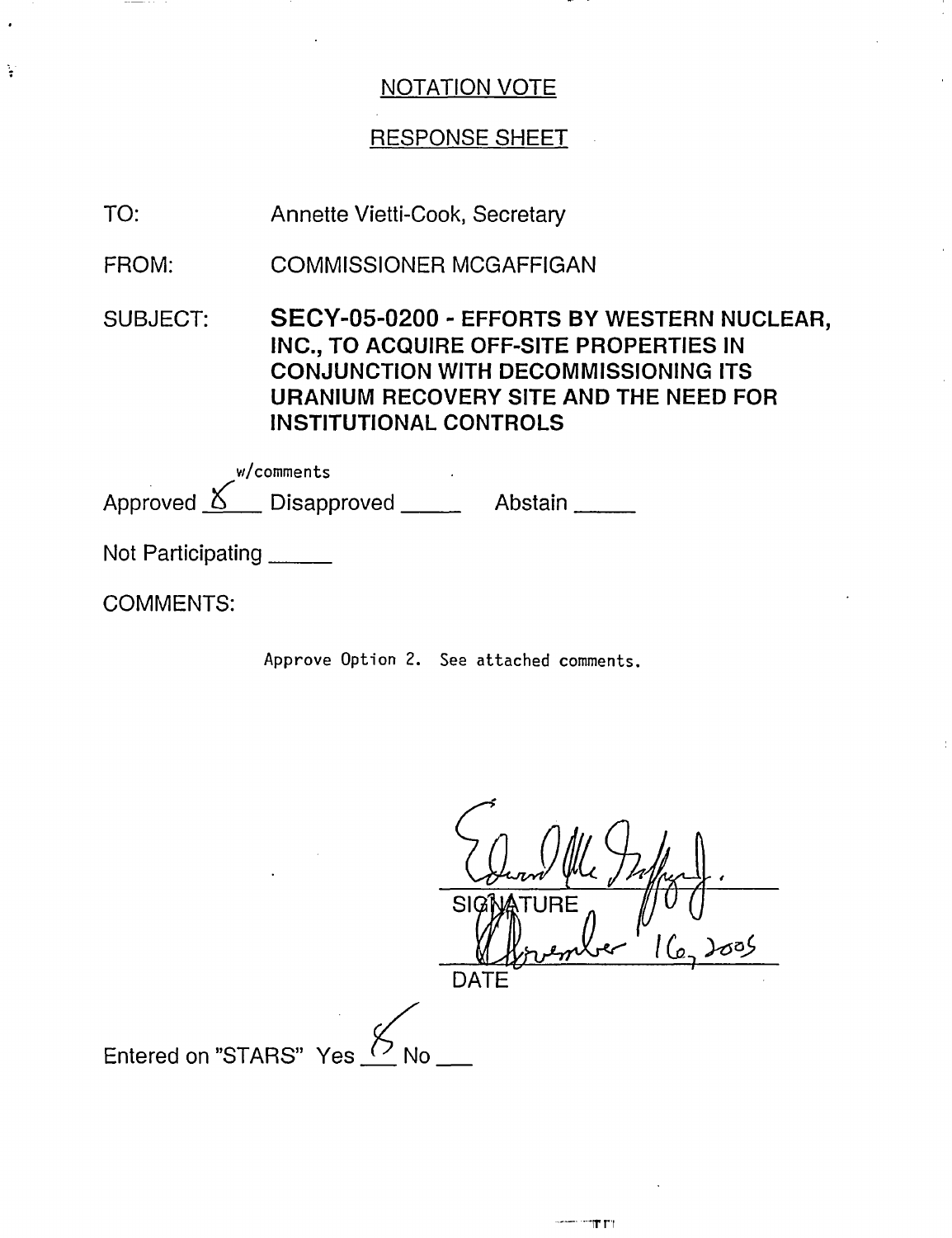#### Commissioner McGaffiqan's Comments **on** SECY-05-0200

I agree with Commissioners Merrifield and Lyons and approve the staff's recommended approach in Option 2, which requires that Western Nuclear Inc. (WNI) make one final offer to purchase the remaining Red Mule property or its real estate rights before site transfer, and if unsuccessful, WNI would be required to include funds equivalent to the final offer in its longterm surveillance payment. WNI also would, with NRC staff review and approval, relocate offsite monitoring wells; redefine the long-term care boundary to include all wells currently located offsite; or provide for institutional controls to provide DOE access to the wells and enforce use restrictions.

In addition to the actions described in Option 2, staff should immediately inform the owners of the remaining Red Mule property of the Commission's decision.

 $\sum M_e$ 92

या गा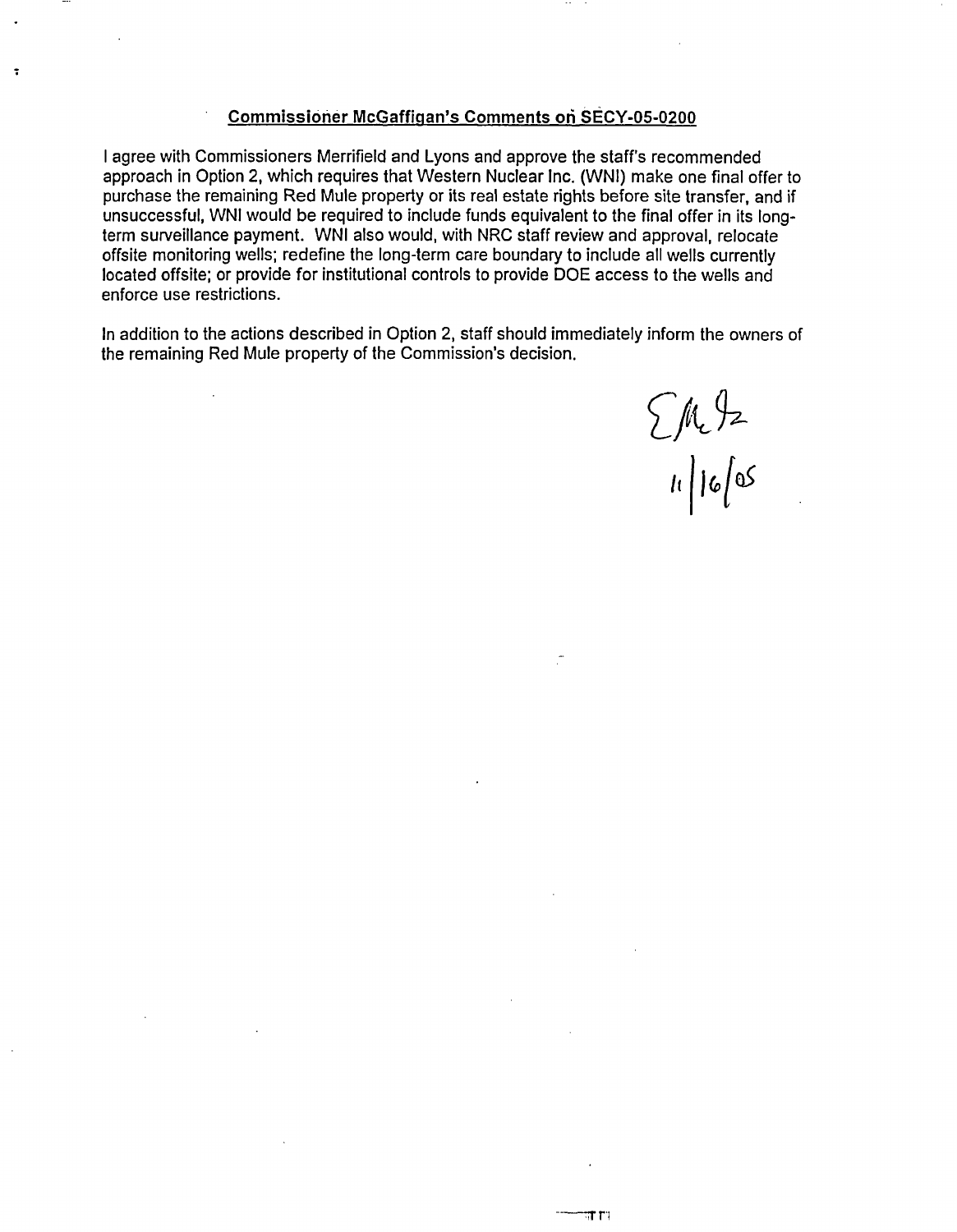# RESPONSE SHEET

TO: Annette Vietti-Cook, Secretary

FROM: COMMISSIONER MERRIFIELD

SUBJECT: SECY-05-0200 - EFFORTS BY WESTERN NUCLEAR, INC., TO ACQUIRE OFF-SITE PROPERTIES IN CONJUNCTION WITH DECOMMISSIONING ITS URANIUM RECOVERY SITE AND THE NEED FOR INSTITUTIONAL CONTROLS

Approved <u>V</u> Disapproved Abstain

Not Participating \_\_\_\_\_\_

COMMENTS:

 $\ddot{\cdot}$ 

V *<sup>017</sup>*oit,, 2.

SIGNATURE DATE  $\sqrt{ }$ 

Entered on "STARS" Yes  $\angle$  No \_\_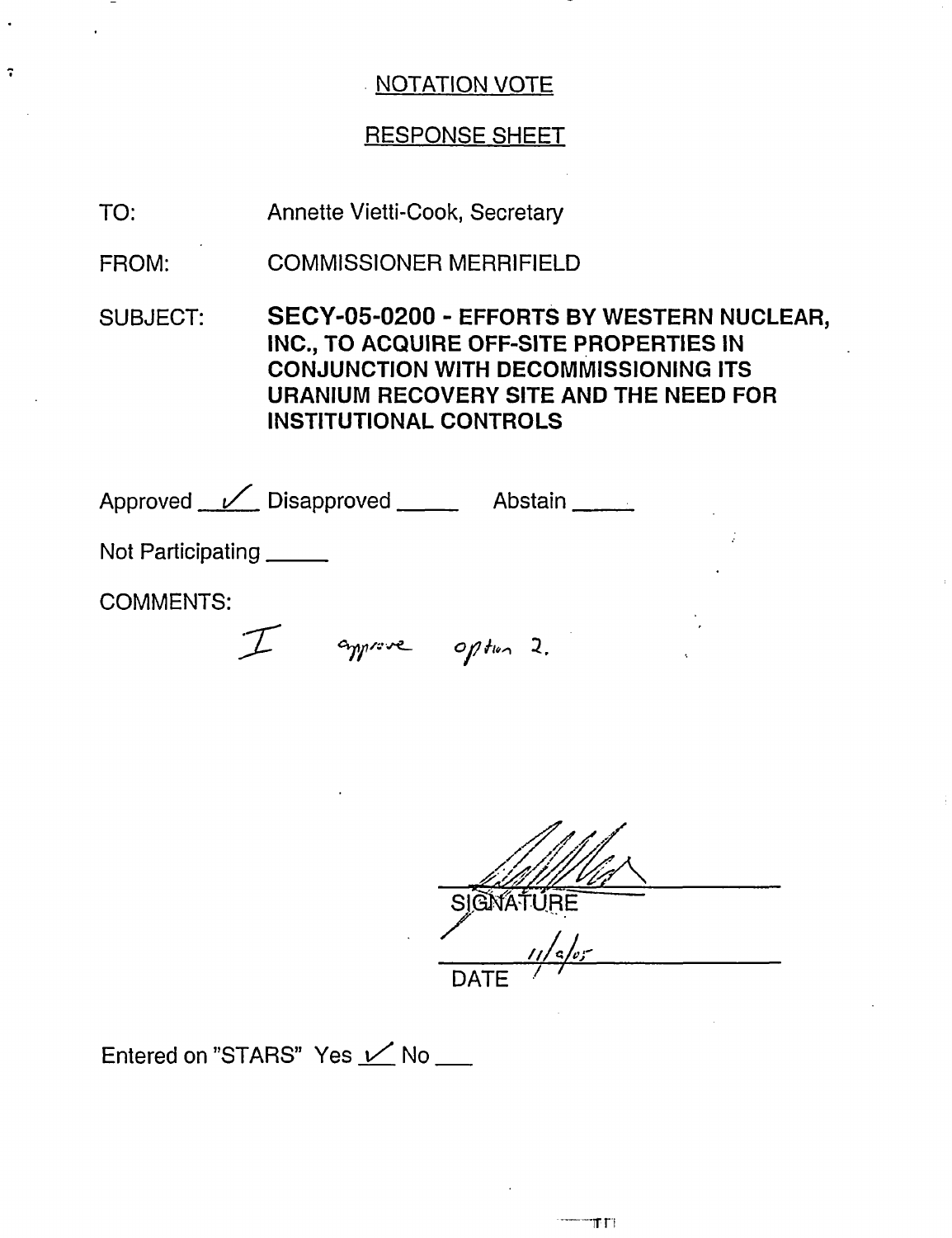# RESPONSE SHEET

- TO: Annette Vietti-Cook, Secretary
- FROM: COMMISSIONER JACZKO
- SUBJECT: SECY-05-0200 - EFFORTS BY WESTERN NUCLEAR, INC., TO ACQUIRE OFF-SITE PROPERTIES IN CONJUNCTION WITH DECOMMISSIONING ITS URANIUM RECOVERY SITE AND THE NEED FOR INSTITUTIONAL CONTROLS

Approved Disapproved x Abstain

Not Participating

 $\ddot{\phantom{0}}$ 

COMMENTS: See attached comments.

SIGNATURE

11 415 1  $\mathsf{DATE}$ 

Entered on "STARS" Yes  $X$  No  $\sim$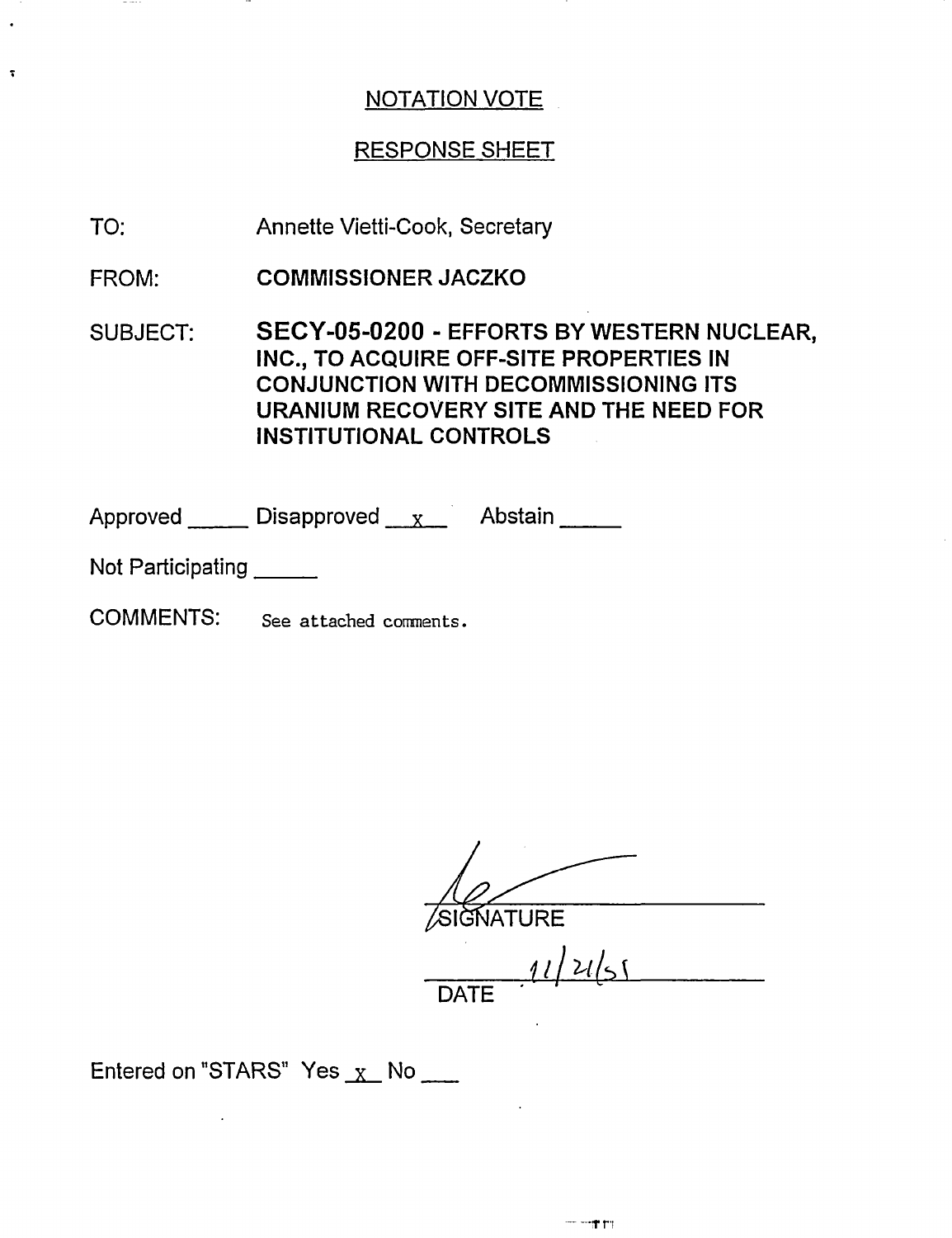#### **Commissioner Jaczko's Comments on SECY-05-0200 Efforts By Western Nuclear, Inc., To Acquire Off-Site Properties In Conjunction With Decommissioning Its Uranium Recovery Site And The Need For Institutional Controls**

 $\ddot{\phantom{a}}$ 

I disapprove of the staff's recommended option two which would have Western Nuclear Inc., make one final offer to purchase the adjacent property potentially subject to future contamination, to transfer funds equivalent to its final offer into its long-term surveillance payment if unsuccessful, and redefine the long-term care boundary to include all wells or provide DOE access to the wells to allow enforcement of use restrictions. While I understand that this site has a complicated history of decommissioning efforts and that the other option presented by the staff is "costly" to implement, I believe the approach recommended in option two strays from the NRC's proper role as a regulator. As a regulator, the NRC is responsible for protecting the public health and safety, while WNI, as an NRC licensee, is responsible for mitigating the contamination related to their licensed activities and known to be migrating toward this adjacent property. The NRC should not be in the business of finding ways to hasten decommissioning, but instead should be in the business of ensuring that NRC's regulations are met.

Moreover, the consequences of proceeding with option two could very well mean that the property in question is ultimately condemned and thus, the landowners or their heirs - members of the public who have no involvement with the contamination but have the misfortune of location - could ultimately suffer financially. There appears to be no other reason for the necessity of this potential outcome except that the licensee does not want to pay the landowner's asking price. Certainly there is a business decision that needs to be made in this instance which inevitably would compare a realistic purchase price of this property and the continued costs of maintaining the groundwater corrective action program. But I do not believe it is the role of the NRC to make this business decision or negate the need for it.

 $\frac{1}{\frac{1}{\frac{1}{1}}\frac{1}{\frac{1}{1}}\frac{1}{\frac{1}{1}}\frac{1}{\frac{1}{1}}\frac{1}{\frac{1}{1}}$ 

-T r